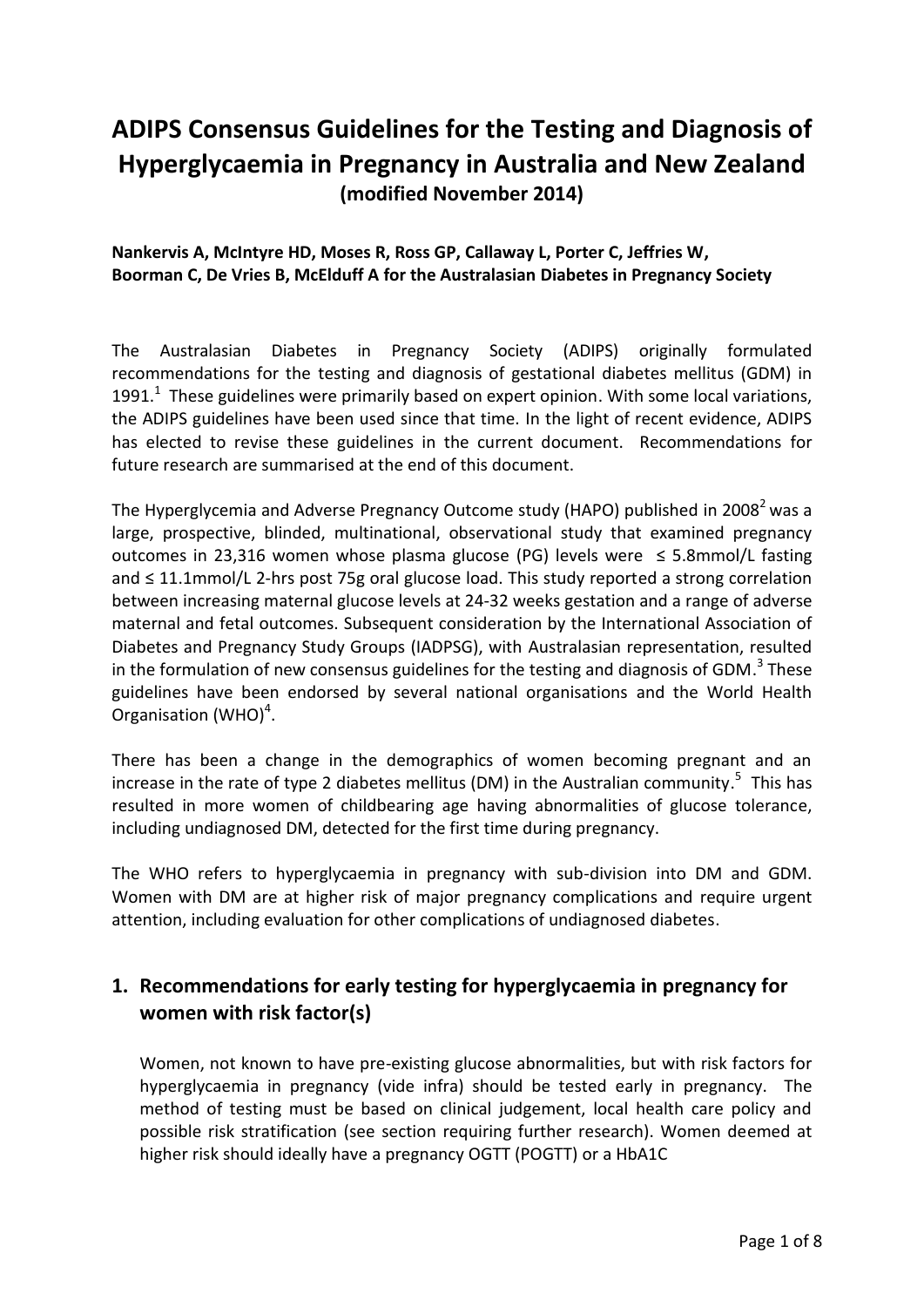## **Risk factors for hyperglycaemia in pregnancy**

- Previous hyperglycaemia in pregnancy
- Previously elevated blood glucose level
- Maternal age ≥40 years
- Ethnicity: Asian, Indian subcontinent, Aboriginal, Torres Strait Islander, Pacific Islander, Maori, Middle Eastern, non-white African
- Family history DM  $(1<sup>st</sup>$  degree relative with diabetes or a sister with hyperglycaemia in pregnancy)
- Pre-pregnancy BMI > 30 kg/m<sup>2</sup>
- Previous macrosomia (baby with birth weight  $>$  4500 g or  $>$  90<sup>th</sup> centile)
- Polycystic ovarian syndrome
- Medications: corticosteroids, antipsychotics

#### **Routine testing for hyperglycaemia in pregnancy**

All women not previously known to have pre pregnancy diabetes or hyperglycemia in pregnancy should undergo a 75 g POGTT at 24 – 28 weeks gestation.

All women should be tested, as stratification by risk factors is unreliable. The glucose challenge test (GCT) lacks both sensitivity and specificity and is no longer part of the diagnostic algorithm. There is also no need for a 3 day high carbohydrate diet before the POGTT.

#### **Recommendations for diagnostic criteria for hyperglycaemia in pregnancy**

ADIPS has accepted the WHO<sup>4</sup> recommendations for the diagnostic classification of hyperglycaemia first detected at any time during pregnancy. These recommendations are:

Hyperglycaemia first detected at any time during pregnancy should be classified as either:

- (1) diabetes mellitus in pregnancy or;
- (2) gestational diabetes mellitus.
- 1. Diabetes mellitus in pregnancy should be diagnosed by the 2006 WHO criteria for diabetes if one or more of the following criteria are met:
	- (a) Fasting plasma glucose  $\geq$  7.0 mmol/l;
	- (b) 2-h plasma glucose  $\geq$  11.1 mmol/l following a 75 g oral glucose load;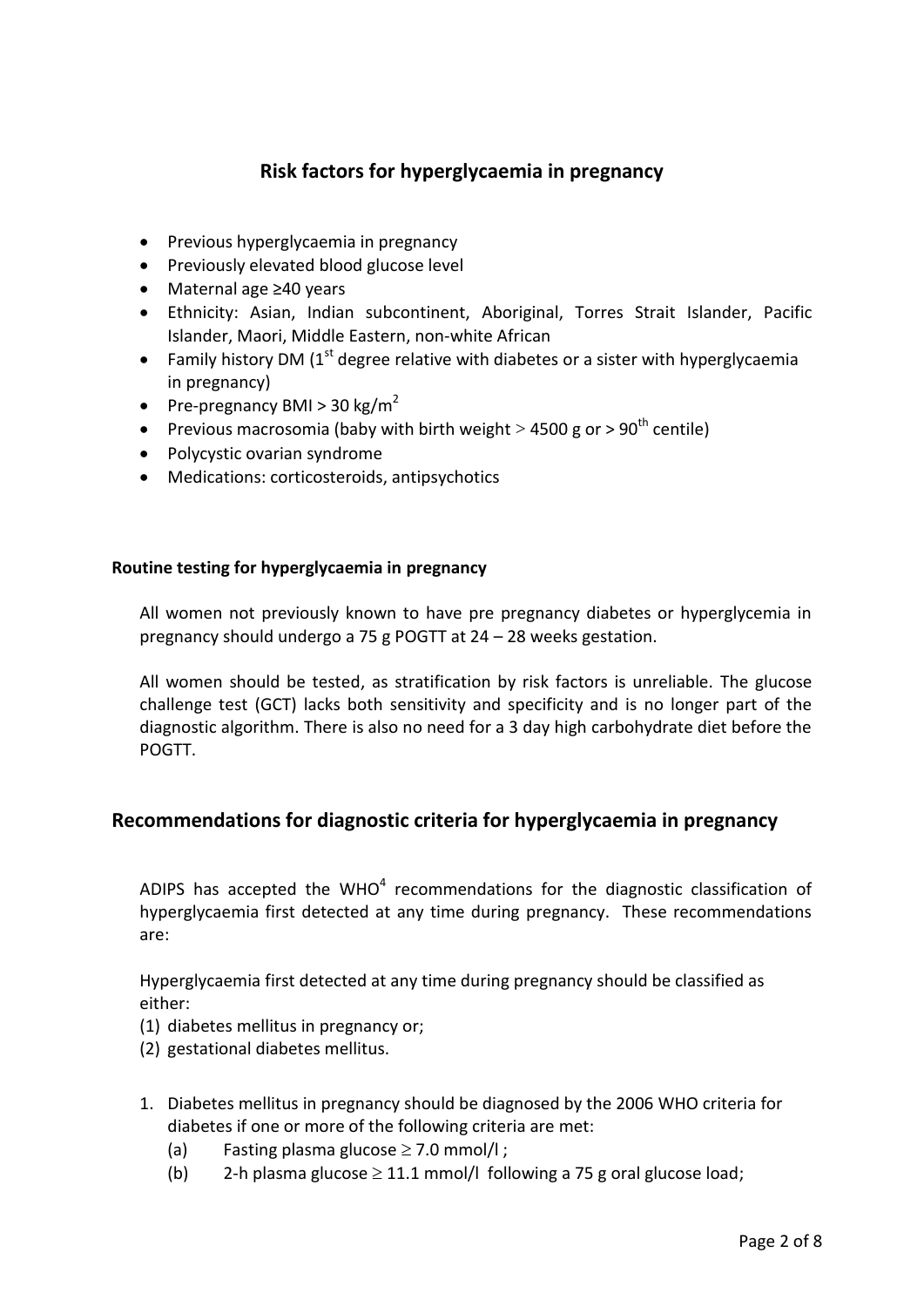(c) a random plasma glucose  $\geq 11.1$  mmol/l in the presence of diabetes symptoms.

- 2. The diagnosis of gestational diabetes mellitus at any time during pregnancy should be based on any one of the following values:
	- (a) Fasting plasma glucose 5.1–6.9 mmol/l ;
	- (b) 1-h post 75 g oral glucose load  $\geq$ 10.0 mmol/l<sup>\*</sup>;
	- (c) 2-h post 75 g oral glucose load 8.5–11.0 mmol/l .

\*there are no established criteria for the diagnosis of diabetes mellitus in pregnancy based on the 1-h post-load value

Diabetes in pregnancy may not necessarily be confirmed as diabetes in the postpartum period. Diabetes is more likely to be confirmed in the postpartum period when the hyperglycaemia in pregnancy is diagnosed early and/or the degree of hyperglycaemia is marked.

#### **Levels of evidence**

The diagnostic criteria are in accord with those chosen by the WHO. The 0, 1 and 2 hour values were chosen to identify the same risk of an adverse fetal outcome at each time point.

There are 2 large, RCTs (and other intervention studies)<sup>6,7,8</sup> which clearly demonstrate the benefits of treatment for both mother and fetus (Level 1 evidence) although the diagnostic criteria used in these studies were not consistent, and are slightly different from the values selected by the WHO and used in these guidelines.

In areas where the rate of undiagnosed type 2 diabetes is thought to be high, or in remote areas where the performance of a POGTT may be logistically difficult, a measurement of HbA<sub>1c</sub> can be considered. A level of  $\geq$  48mmol/mol (6.5%) is diagnostic of diabetes outside pregnancy and very likely represents previous undiagnosed type 2 diabetes. There is insufficient evidence to correlate lower levels of  $HbA_{1c}$  with lesser degrees of glucose intolerance.

#### **2. Suggested treatment targets in GDM**

It is recognised that glycaemic targets in the treatment of hyperglycaemia in pregnancy vary between centres and clinicians around Australia. This issue is discussed further in the section of this document entitled "Areas for further research". Clinician judgement should guide practice in this area, both in the setting of overall glucose targets and the glucose thresholds which would lead to pharmacological treatment of individual women.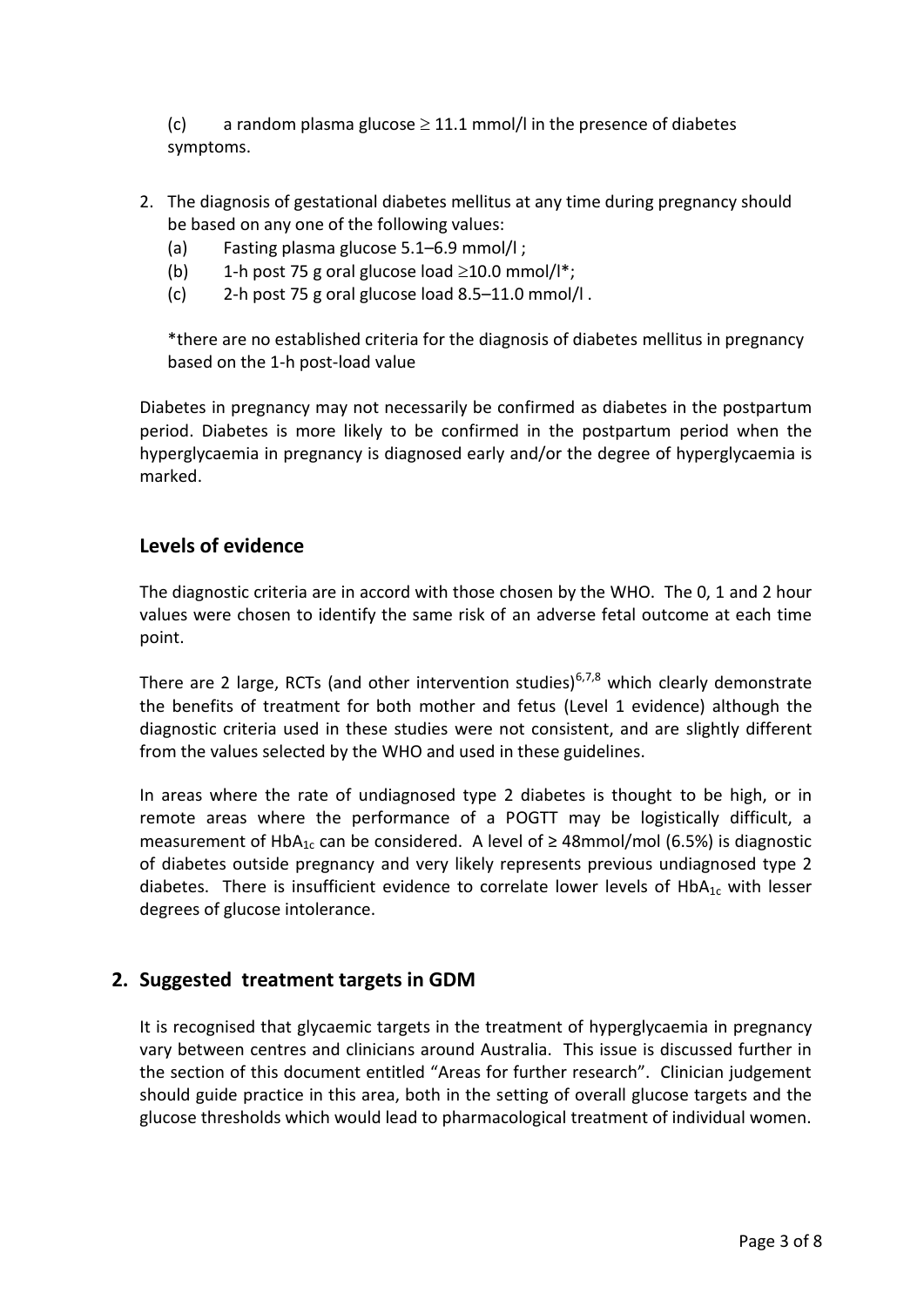#### **3. Management in the postpartum period**

Unless clinically contraindicated, women diagnosed with GDM, and some women with DM, should have a 75g 2-hr OGTT, preferably at 6-12 weeks post-partum, with classification according to the WHO criteria.

Women diagnosed with hyperglycaemia in pregnancy should have regular ongoing surveillance as they have an approximate 30% risk of a recurrence of their hyperglycaemia in a subsequent pregnancy $9$  and a risk of developing type 2 DM ranging from 1.5-10% per year<sup>10,11</sup> The frequency and nature of this surveillance will depend on future pregnancy plans and the perceived risk of converting to type 2 DM. Women contemplating another pregnancy should have an OGTT annually. Women being tested for the possible development of type 2 DM should have a GTT or a  $HbA_{1c}$  every three years with more frequent testing depending on clinical circumstances<sup>12</sup> For women deemed at low risk, a fasting plasma glucose or HbA1C every 1-2 years should be sufficient.

### **4. Potential impact of the new diagnostic criteria for hyperglycaemia in pregnancy**

The new recommended diagnostic criteria will increase the prevalence of hyperglycaemia in pregnancy.<sup>13</sup> Using IADPSG / WHO criteria, a prospective study in Wollongong demonstrated an increase from 9.6% to 13.0%.<sup>14</sup> A post hoc analysis of the HAPO sites in Australia demonstrated a prevalence in Brisbane of 12.1% and in Newcastle of 13.6%.<sup>13</sup>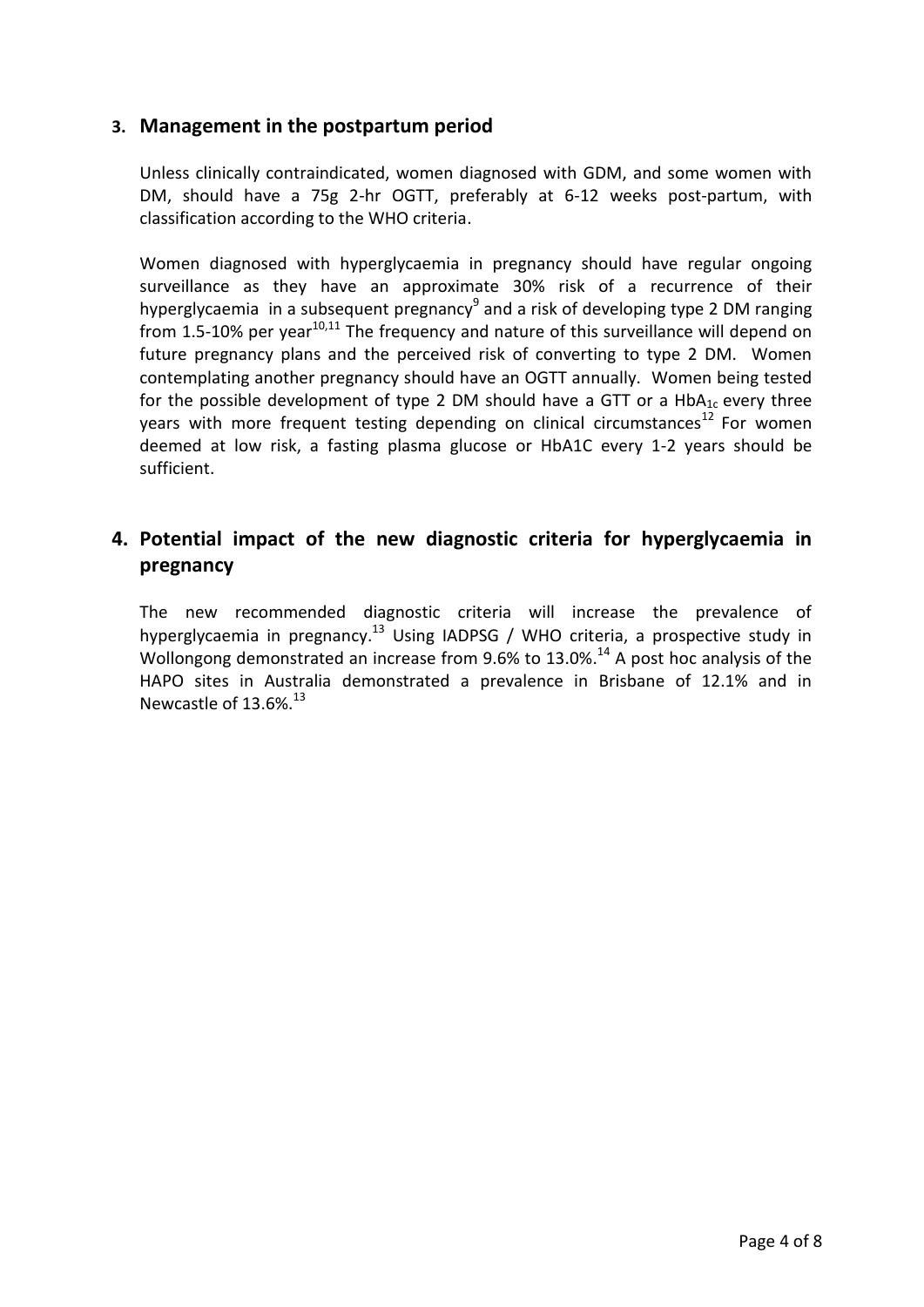#### **Acknowledgements**

This second version of the guidelines has been produced with the assistance of the Royal Australasian College of Obstetrics and Gynaecology (RANZCOG) and the Royal College of Pathologists of Australia (RCPA). With the advice of the RCPA, the OGTT in pregnancy has been designated the pregnancy OGTT (POGTT). With the advice of the RANZCOG, the treatment targets and risk stratification have been moved to the section requiring further research.

#### **Areas requiring further research**

These guidelines are based on available evidence and expert opinion. In many cases, the available data are not definitive. In the opinion of the ADIPS writing group, the following questions will need to be addressed.

**Resource allocation**. It is acknowledged that the increased prevalence of hyperglycaemia in pregnancy, even with potential revised models of care, will have resource implications. ADIPS would welcome participation in any comprehensive review of obstetric and neonatal resource allocation relating to hyperglycaemia in pregnancy.

**Early testing**. Hyperglycaemia of pregnancy is generally diagnosed in the late second or early third trimester. Early detection and treatment may potentially improve outcomes. However, there is a dearth of evidence in this area. We see a critical need for well-designed studies to determine the most appropriate means of testing for gestational diabetes in early pregnancy and to explore the outcomes of early treatment interventions.

**Alternatives to the GTT**. In some geographic areas, it is difficult for a fasting test or POGTT to be conducted. More research is required to assess the clinical utility of using diagnostic fasting levels in early pregnancy and random glucose levels (with confirmatory testing) at any time during the pregnancy. Much will depend on how local antenatal services are organised and on the preferences of the obstetric care providers and their patients.

**Diagnostic criteria**. Two large studies have already shown advantages of treatment for women with diagnostic glucose levels which differ (and are slightly higher) from those being recommended in this guideline. The current 0, 1 and 2 hour values were chosen to identify the same risk of an adverse fetal outcome at each time point. ADIPS acknowledges the need for future studies comparing the new criteria with previous criteria.

**Treatment targets**. Intervention studies for "mild" hyperglycaemia in pregnancy have demonstrated benefits from treatment.<sup>6,7,8</sup> No randomised treatment trial has been conducted using the WHO diagnostic criteria for inclusion and no trial has defined the optimal treatment targets. However, extrapolating from HAPO data, and considering recent information about glycaemia in normal pregnancy,<sup>15,16,17</sup> the following self-monitoring blood glucose treatment targets are suggested based on 2SDs above the mean values for pregnant women without known risk factors.

Fasting capillary blood glucose (BG):  $\leq$  5.0mmol/L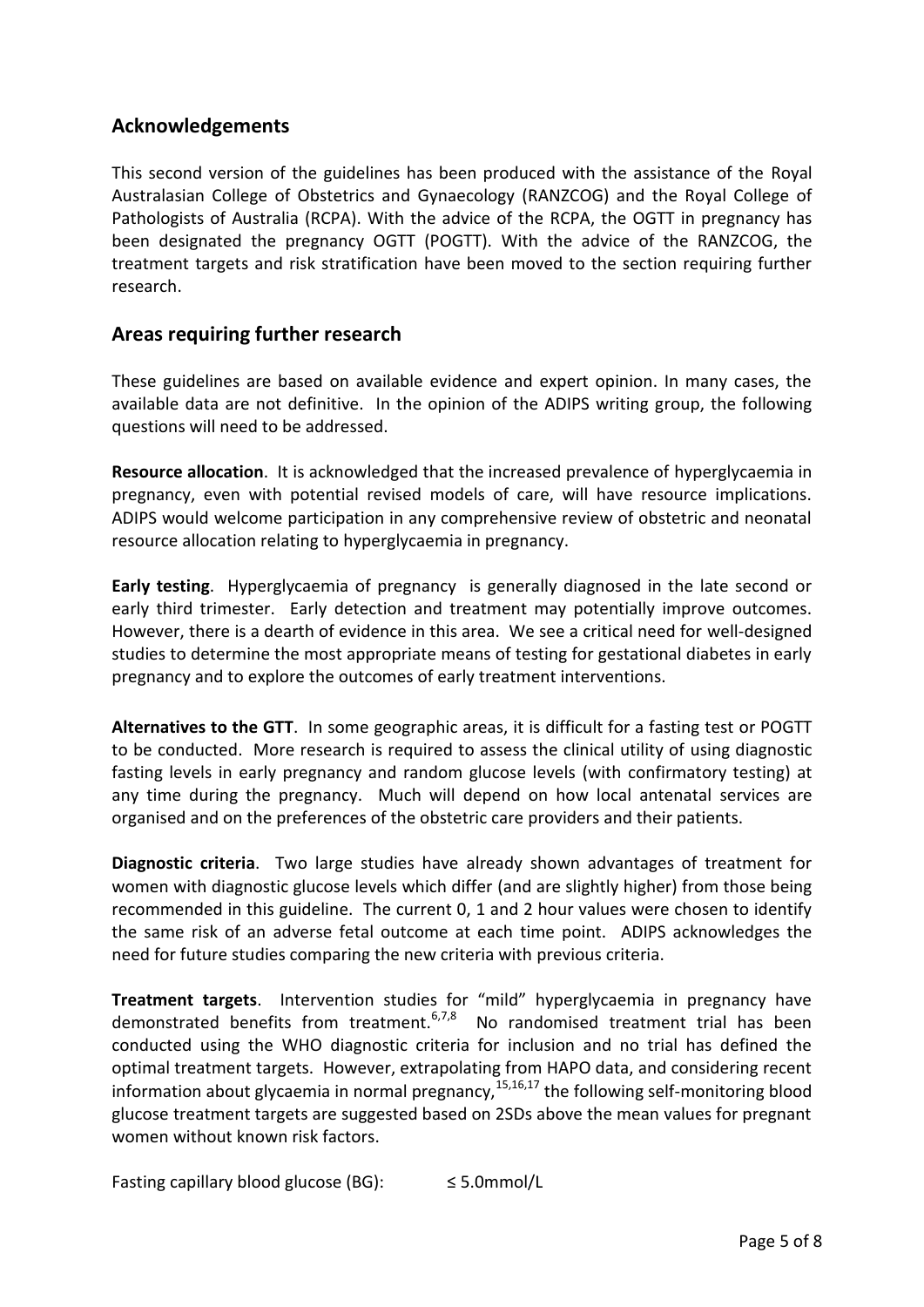1-hour BG after commencing meal: ≤ 7.4mmol/L 2 hour BG after commencing meal: ≤ 6.7mmol/L

The 2 large RCTs  $^{6,7}$  have demonstrated the benefits of treating hyperglycaemia in pregnancy using treatment targets of fasting < 5.3 and 5.5 mmol/L and 2 hour values of < 6.7 or 7 mmol/L respectively. There is level 1 evidence for a two-hour value of 6.7 mmol/L. The fasting target of < 5.1 has been chosen from observational data. There is level 1 evidence for a value of < 5.3 mmol/L. The one-hour target of < 7.4 mmol/L is based on the normal glucose levels in a small number of normal pregnant women. There is no evidence to indicate the risk-benefit ratio of treating to this target.

These suggestions are for self-measured capillary blood glucose (BG) levels. The reliability of these measurements is dependent on multiple factors, including the intrinsic accuracy of meters. When considering BG levels in individual women, the patterns of glycaemia are more important than individual results. Outlying BG levels are likely to be due to dietary or other lifestyle-related factors. In general, at least 2 elevated levels, at a given testing time, in 1 week, after consideration of dietary factors, should be a prompt to consider additional therapy.

These recommendations regarding treatment targets have been based on consensus discussions within ADIPS relating to limited but "best available" data. The validity of these treatment targets will need to be evaluated.

**HbA1c**. This currently has limited use for the diagnosis, management and postpartum assessment of women with hyperglycaemia in pregnancy. More research regarding the use of glycated products in hyperglycaemia in pregnancy is required.

**Cost effectiveness studies**. Existing published cost / benefit analyses suggest that the new criteria will be cost effective in improving pregnancy outcomes and longer term maternal health. However, longer term follow up and evaluation of the impact of the new criteria on possible disease prevention in later life will be very difficult.

**Ultrasonography**. Intensity of therapy has been adjusted depending on the results of ultrasonographic assessment of fetal growth (in particular measurements of fetal abdominal circumference). Research will be required to see if this is a viable option in our population and with the ultrasound services available.

**Risk stratification.** The cited risk factors for hyperglycaemia in pregnancy are unlikely to be all of equivalent predictive value and further research is required to determine whether some risk factors could be designated "high". The ability and accuracy of obstetric care providers to conduct early pregnancy testing for hyperglycaemia in pregnancy based on the potential stratification of risk factors will require evaluation, and will be influenced by the frequency of abnormal glucose tolerance in the local population.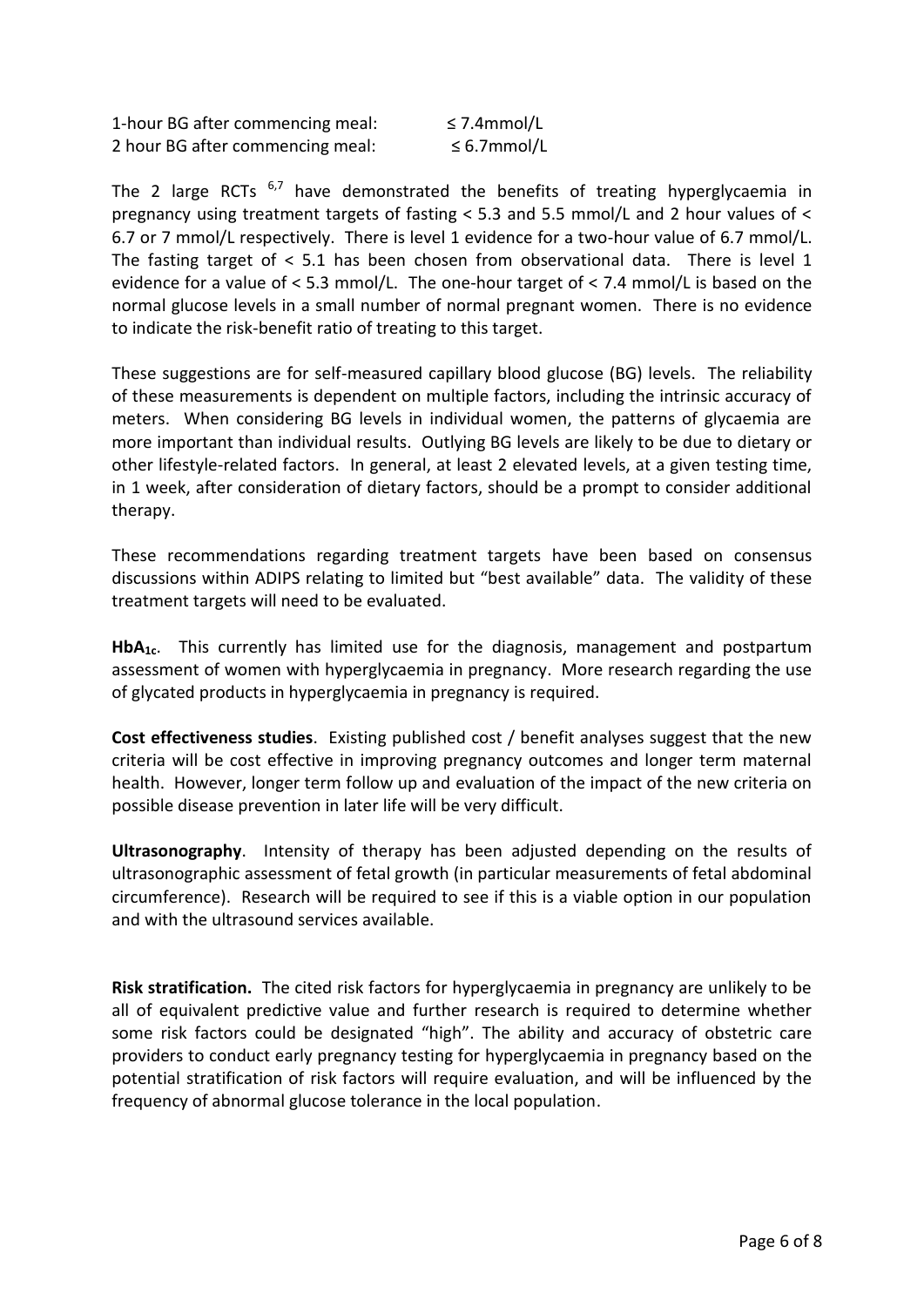#### **References**

- 1. Martin FIR for the Ad Hoc Working Party. The diagnosis of gestational diabetes. MJA 1991; 155: 112
- 2. HAPO Collaborative Research Group. Hyperglycemia and adverse pregnancy outcomes. New Eng J Med 2008; 358:1991-2002
- 3. IADPSG Consensus Panel International association of diabetes and pregnancy study groups recommendations on the diagnosis and classification of hyperglycemia in pregnancy. Diabetes Care 2010; 33:676-682
- 4. Report of a World Health Organization Consultation Diagnostic criteria and classification of hyperglycaemia first detected in pregnancy: A World Health Organization Guideline. Diabetes Research and Clinical Practice 2014;103: 341-63.
- 5. Dunstan D, Zimmet P, Welborn T, Sicree R, Armstrong T, Atkins R, Cameron A, Shaw J & Chadban S on behalf of the AusDiab Steering Committee 2001, Diabesity & Associated Disorders in Australia - 2000: the Accelerating Epidemic - Australian Diabetes, Obesity & Lifestyle Report, International Diabetes Institute, Melbourne
- 6. Crowther CA, Hiller JE, Moss JR, McPhee AJ, Jeffries WS, Robinson J. Effect of treatment of gestational diabetes mellitus on pregnancy outcomes. New Eng J Med 2005; 352:2477-2486
- 7. Landon M, Spong C, Thom E, Carpenter M, Ramin S, Casey B, Wapner R, Varner M, Rouse D, Thorp J, Jr., Sciscione A, Catalano P, Harper M, Saade G, Lain K, Sorokin Y, Peaceman A, Tolosa J, Anderson G. A multicenter, randomized trial of treatment for mild gestational diabetes. The New Eng J Med 2009; 361:1339-1348
- 8. Han S, Crowther CA, Middleton P. Interventions for pregnant women with hyperglycaemia not meeting gestational diabetes and type 2 diabetes diagnostic criteria (Review). The Cochrane Library 2012, issue 1
- 9. Moses RG. The recurrence rate of gestational diabetes mellitus in subsequent pregnancies. Diabetes Care 1996; 19: 1348-1350.
- 10. Lee AJ Hiscock RJ Wein P Walker SP Permezel M Gestational Diabetes Mellitus: Clinical Predictors and Long-Term Risk of Developing Type 2 Diabetes A retrospective cohort study using survival analysis Diabetes Care 30:878–883, 2007
- 11. Bellamy L, Casas J, Hingorani A, Williams D. Type 2 diabetes mellitus after gestational diabetes: a systematic review and meta-analysis. The Lancet 2009; 373: 1773 – 1779.
- 12. Simmons DS, Walters BNJ, Wein P, Cheung NW. Guidelines for the management of gestational diabetes mellitus revisited. Med J Aust 2002: 176: 352.
- 13. Metzger B, Sacks D, Hadden D, Maresh M, Deerochanawong C, Dyer A, Lowe L, Coustan D, Hod M, Oats J, Persson B. Frequency of Gestational Diabetes Mellitus at Collaborating Centers Based on IADPSG Consensus Panel–Recommended Criteria: The Hyperglycemia and Adverse Pregnancy Outcome (HAPO) Study. Diabetes Care March 2012; 35:526-528